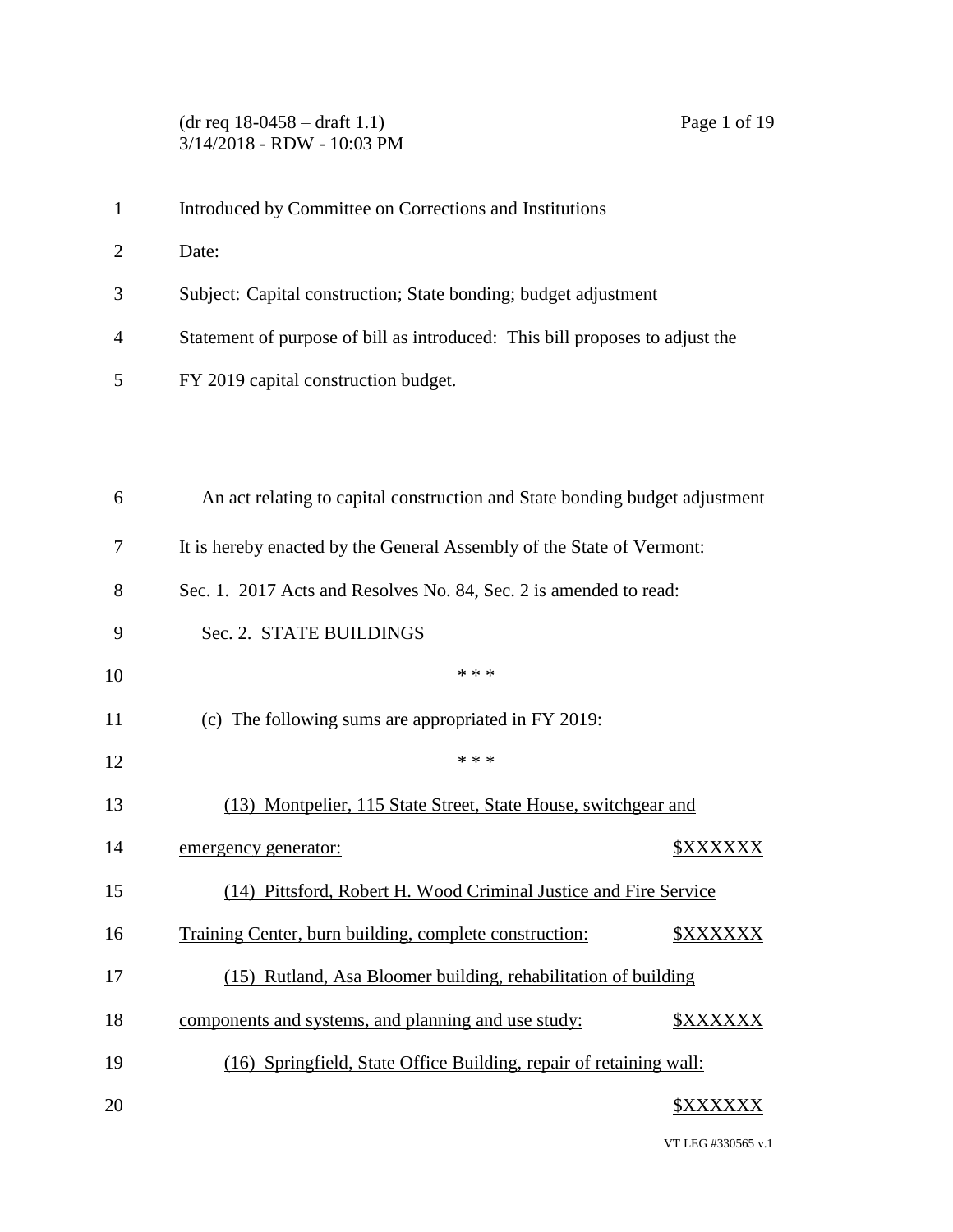(dr req 18-0458 – draft 1.1) Page 2 of 19 3/14/2018 - RDW - 10:03 PM

| $\mathbf{1}$   | (17) St. Albans, Franklin Courthouse, ADA renovations, new handicap              |                              |
|----------------|----------------------------------------------------------------------------------|------------------------------|
| $\overline{2}$ | access ramp and related exterior renovations:                                    | <b><i><u>SXXXXXX</u></i></b> |
| 3              | (18) Waterbury, Waterbury State Office Complex, Stanley and Wasson,              |                              |
| $\overline{4}$ | demolition of Stanley Hall and predesign of Wasson Hall:                         | <b><i>\$XXXXXX</i></b>       |
| 5              | (19) Rutland, Marble Valley Regional Correctional Facility, repair of            |                              |
| 6              | the historic brick and stone masonry wall used as the perimeter to the facility: |                              |
| 7              |                                                                                  | <b><i>\$XXXXXX</i></b>       |
| 8              | (20) Department of Corrections, mental health unit, renovations:                 |                              |
| 9              |                                                                                  | <b><i>\$XXXXXX</i></b>       |
| 10             | (21) Colchester, Woodside Juvenile Rehabilitation Center, construction           |                              |
| 11             | documents:                                                                       | <b><i>\$XXXXXX</i></b>       |
| 12             | * * *                                                                            |                              |
|                |                                                                                  |                              |
| 13             | (e) For the amount appropriated in subdivision $(c)(13)$ of this section, the    |                              |
| 14             | Commissioner of Buildings and General Services shall evaluate all proposals      |                              |
| 15             | for a generator, including the use of a generator or battery backup. If required |                              |
| 16             | by 29 V.S.A. chapter 6, the Commissioner of Buildings and General Services       |                              |
| 17             | shall ensure that the Capitol Complex Commission is provided with the            |                              |
| 18             | proposal.                                                                        |                              |
| 19             | (f) The Commissioner of Buildings and General Services is authorized to          |                              |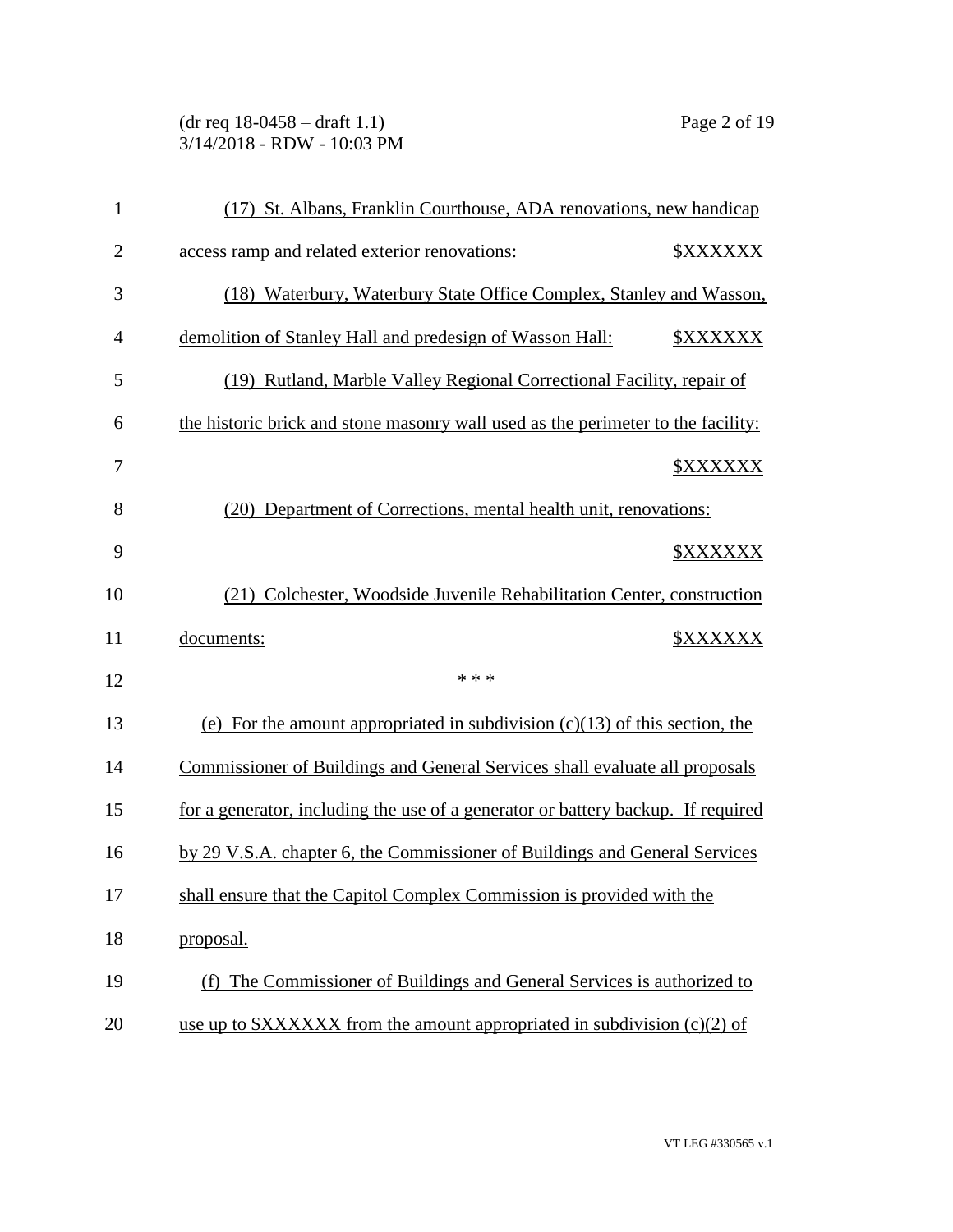(dr req 18-0458 – draft 1.1) Page 3 of 19 3/14/2018 - RDW - 10:03 PM

| $\mathbf{1}$   | this section to prepare a State-owned building for sale if any renovations are |                                                                              |
|----------------|--------------------------------------------------------------------------------|------------------------------------------------------------------------------|
| $\overline{2}$ | needed.                                                                        |                                                                              |
| 3              | Appropriation - FY 2018                                                        | \$27,857,525.00                                                              |
| 4              | Appropriation - FY 2019                                                        | \$27,853,933.00 \$XXXXXXX                                                    |
| 5              | Total Appropriation – Section 2                                                | \$55,711,458.00 \$XXXXXXX                                                    |
| 6              | Sec. 2. 2017 Acts and Resolves No. 84, Sec. 3 is amended to read:              |                                                                              |
| 7              | Sec. 3. HUMAN SERVICES                                                         |                                                                              |
| 8              | * * *                                                                          |                                                                              |
| 9              | (b) The sum of $$300,000.00$ is appropriated in FY 2019 to the Department      |                                                                              |
| 10             | of Buildings and General Services for the Agency of Human Services for the     |                                                                              |
| 11             | projects described in subsection (a) of this section. The following sums are   |                                                                              |
| 12             | appropriated in FY 2019 to the Department of Buildings and General Services    |                                                                              |
| 13             | for the Agency of Human Services:                                              |                                                                              |
| 14             | (1) Southeast State Correctional Facility, cameras, locks, perimeter           |                                                                              |
| 15             | intrusion at correctional facilities, and renovations for up to 50 beds:       |                                                                              |
| 16             |                                                                                | \$300,000.00                                                                 |
| 17             |                                                                                | (2) St. Albans, inpatient psychiatric unit, construction of a forensic unit: |
| 18             |                                                                                |                                                                              |
| 19             | (3) Secure residential facility, replacement of the Middlesex facility:        |                                                                              |
| 20             |                                                                                | <b><i><u>SXXXXXXX</u></i></b>                                                |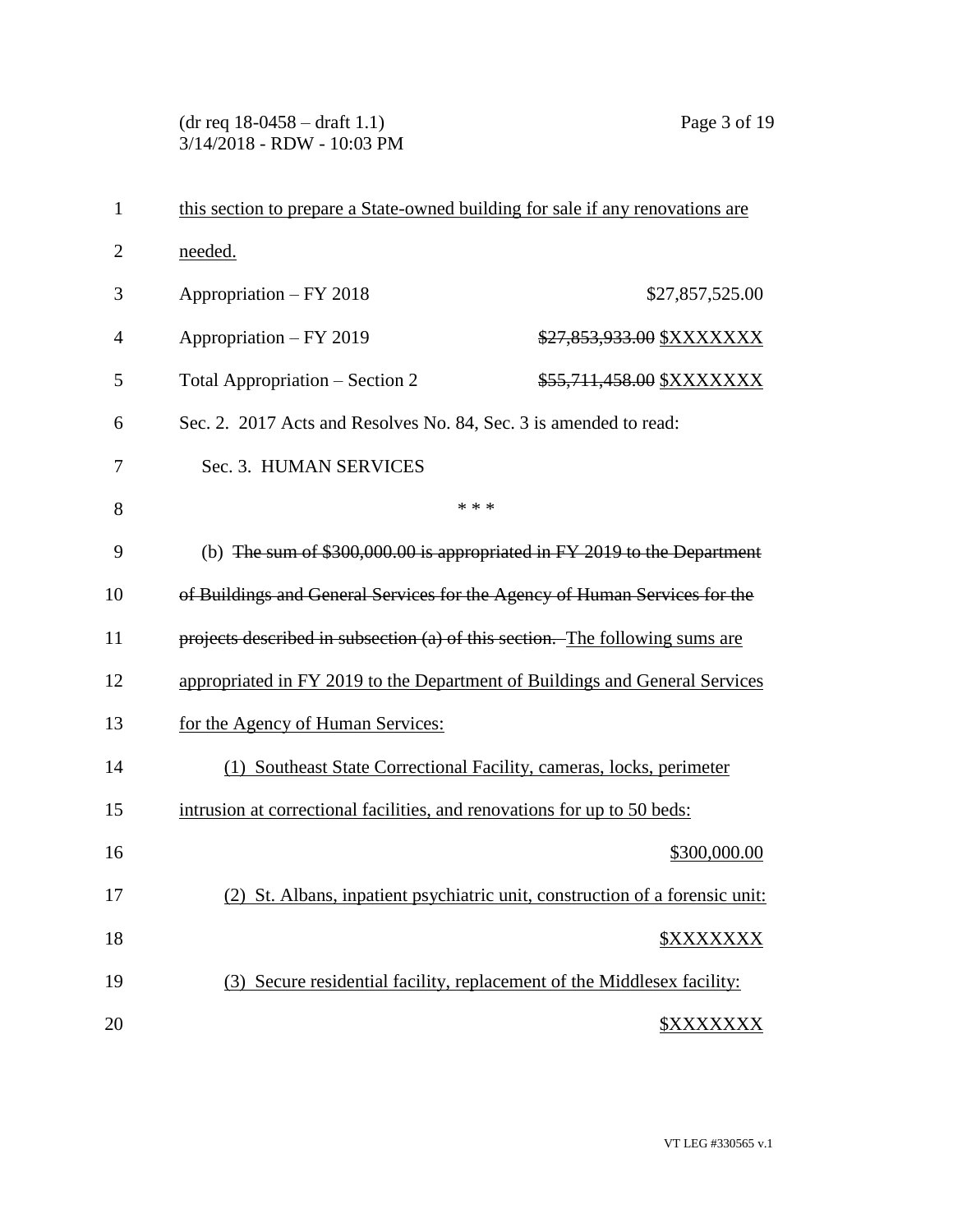(dr req 18-0458 – draft 1.1) Page 4 of 19 3/14/2018 - RDW - 10:03 PM

| $\mathbf{1}$   | (c) The Commissioner of Buildings and General Services is authorized to               |                                                                           |  |
|----------------|---------------------------------------------------------------------------------------|---------------------------------------------------------------------------|--|
| $\overline{2}$ | use the amount appropriated in subdivision $(b)(3)$ of this section to purchase       |                                                                           |  |
| 3              |                                                                                       | land or a building, or both, to replace the Middlesex facility. Any funds |  |
| $\overline{4}$ |                                                                                       | remaining after the purchase of land or a building may be used for design |  |
| 5              | documents either to renovate a building or construct a new building.                  |                                                                           |  |
| 6              | Appropriation - FY 2018                                                               | \$300,000.00                                                              |  |
| 7              | Appropriation - FY 2019                                                               | \$300,000.00 \$XXXXXXX                                                    |  |
| 8              | Total Appropriation – Section 3                                                       | \$600,000.00 \$XXXXXXX                                                    |  |
| 9              |                                                                                       | Sec. 3. 2017 Acts and Resolves No. 84, Sec. 4 is amended to read:         |  |
| 10             | Sec. 4. JUDICIARY                                                                     |                                                                           |  |
|                | * * *                                                                                 |                                                                           |  |
| 11             |                                                                                       |                                                                           |  |
| 12             | (c) The sum of $\frac{3}{2}$ XXXXX is appropriated in FY 2019 to the Judiciary for    |                                                                           |  |
| 13             | the case management IT system.                                                        |                                                                           |  |
| 14             | Appropriation - FY 2018                                                               | \$3,050,000.00                                                            |  |
| 15             | Appropriation - FY 2019                                                               | <u> \$XXXXXXX</u>                                                         |  |
| 16             | Total Appropriation – Section 4                                                       | \$3,050,000.00 \$XXXXXXX                                                  |  |
| 17             | Sec. 4. 2017 Acts and Resolves No. 84, Sec. 5 is amended to read:                     |                                                                           |  |
| 18             | Sec. 5. COMMERCE AND COMMUNITY DEVELOPMENT                                            |                                                                           |  |
| 19             | * * *                                                                                 |                                                                           |  |
| 20             | (c) The sum of $\frac{$200,000.00 \ $300,000.00}{}$ is appropriated in FY 2019 to the |                                                                           |  |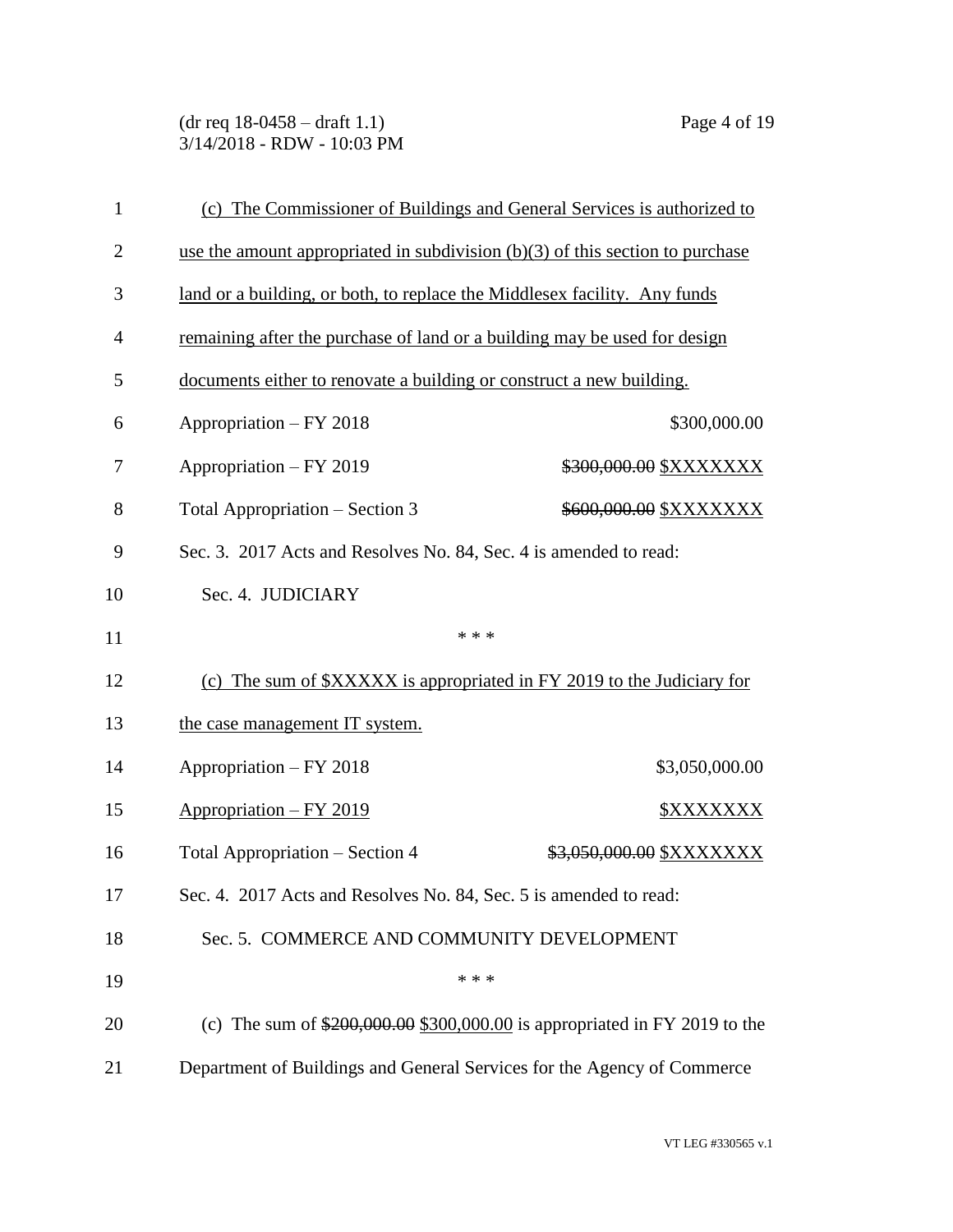# (dr req 18-0458 – draft 1.1) Page 5 of 19 3/14/2018 - RDW - 10:03 PM

| $\mathbf{1}$ | and Community Development for major maintenance at historic sites       |                               |
|--------------|-------------------------------------------------------------------------|-------------------------------|
| 2            | statewide.                                                              |                               |
| 3            | (d) The following sums are appropriated in FY 2019 to the Agency of     |                               |
| 4            | Commerce and Community Development for the following projects described |                               |
| 5            | in this subsection:                                                     |                               |
| 6            | (1) Underwater preserves:                                               | \$30,000.00                   |
| 7            | (2) Placement and replacement of roadside historic markers:             |                               |
| 8            |                                                                         | \$15,000.00                   |
| 9            | (3) VT Center for Geographic Information, digital orthophotographic     |                               |
| 10           | quadrangle mapping:<br>\$125,000.00                                     |                               |
| 11           | * * *                                                                   |                               |
| 12           | Appropriation – FY 2018                                                 | \$450,000.00                  |
| 13           | Appropriation - FY 2019                                                 | \$370,000.00 \$XXXXXXX        |
| 14           | Total Appropriation – Section 5                                         | \$820,000.00 <u>\$XXXXXXX</u> |
| 15           | Sec. 5. 2017 Acts and Resolves No. 84, Sec. 6 is amended to read:       |                               |
| 16           | Sec. 6. GRANT PROGRAMS                                                  |                               |
| 17           | * * *                                                                   |                               |
| 18           | (b) The following sums are appropriated in FY 2019 for Building         |                               |
| 19           | Communities Grants established in 24 V.S.A. chapter 137:                |                               |
| 20           | * * *                                                                   |                               |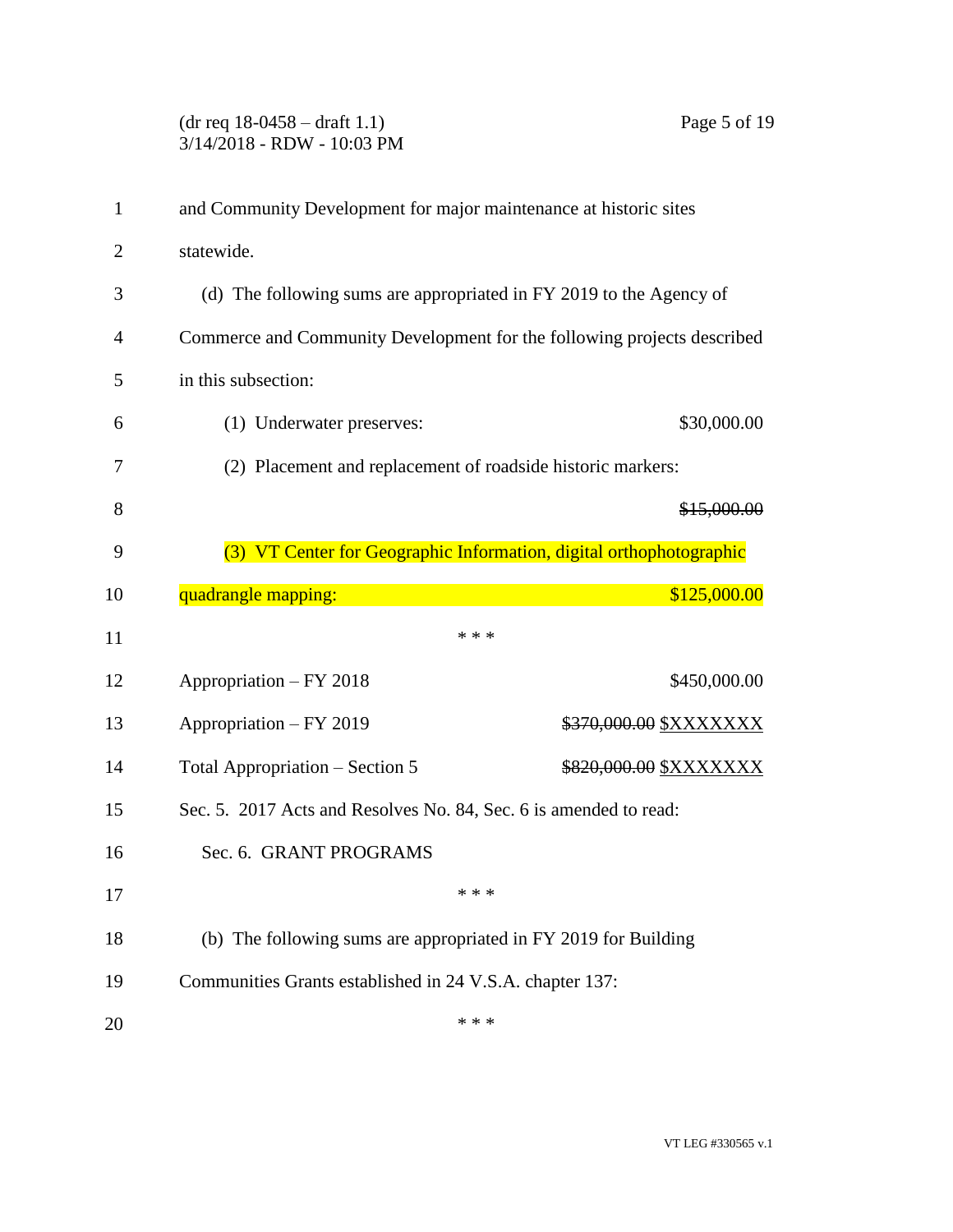(dr req 18-0458 – draft 1.1) Page 6 of 19 3/14/2018 - RDW - 10:03 PM

| $\mathbf{1}$   | (9) To the Enhanced 911 Board for the Enhanced 911 Compliance                  |  |
|----------------|--------------------------------------------------------------------------------|--|
| $\overline{2}$ | <b>Grants Program for school safety:</b><br><b><i>\$XXXXXX</i></b>             |  |
| 3              | (10) To the Department of Public Safety for the School Safety Grants           |  |
| 4              | Program:<br><b><i>\$XXXXXX</i></b>                                             |  |
| 5              | Appropriation - FY 2018<br>\$1,475,000.00                                      |  |
| 6              | Appropriation - FY 2019<br>\$1,400,000.00 \$XXXXXXX                            |  |
| 7              | Total Appropriation – Section 6<br>\$2,875,000.00 \$XXXXXXX                    |  |
| 8              | Sec. 6. 2017 Acts and Resolves No. 84, Sec. 11 is amended to read:             |  |
| 9              | Sec. 11. CLEAN WATER INITIATIVES                                               |  |
| 10             | * * *                                                                          |  |
| 11             | (b) The following sums are appropriated in FY 2018 to the Agency of            |  |
| 12             | Natural Resources for the Department of Environmental Conservation projects    |  |
| 13             | described in this subsection:                                                  |  |
| 14             | * * *                                                                          |  |
| 15             | (4) Municipal Pollution Control Grants, pollution control projects and         |  |
| 16             | planning advances for feasibility studies, new projects (Ryegate, Springfield, |  |
| 17             | St. Johnsbury, and St. Albans):<br>\$2,704,232.00                              |  |
| 18             | * * *                                                                          |  |
| 19             | $(d)(1)$ The following sums are appropriated in FY 2018 to the Vermont         |  |
| 20             | Housing and Conservation Board for the following projects:                     |  |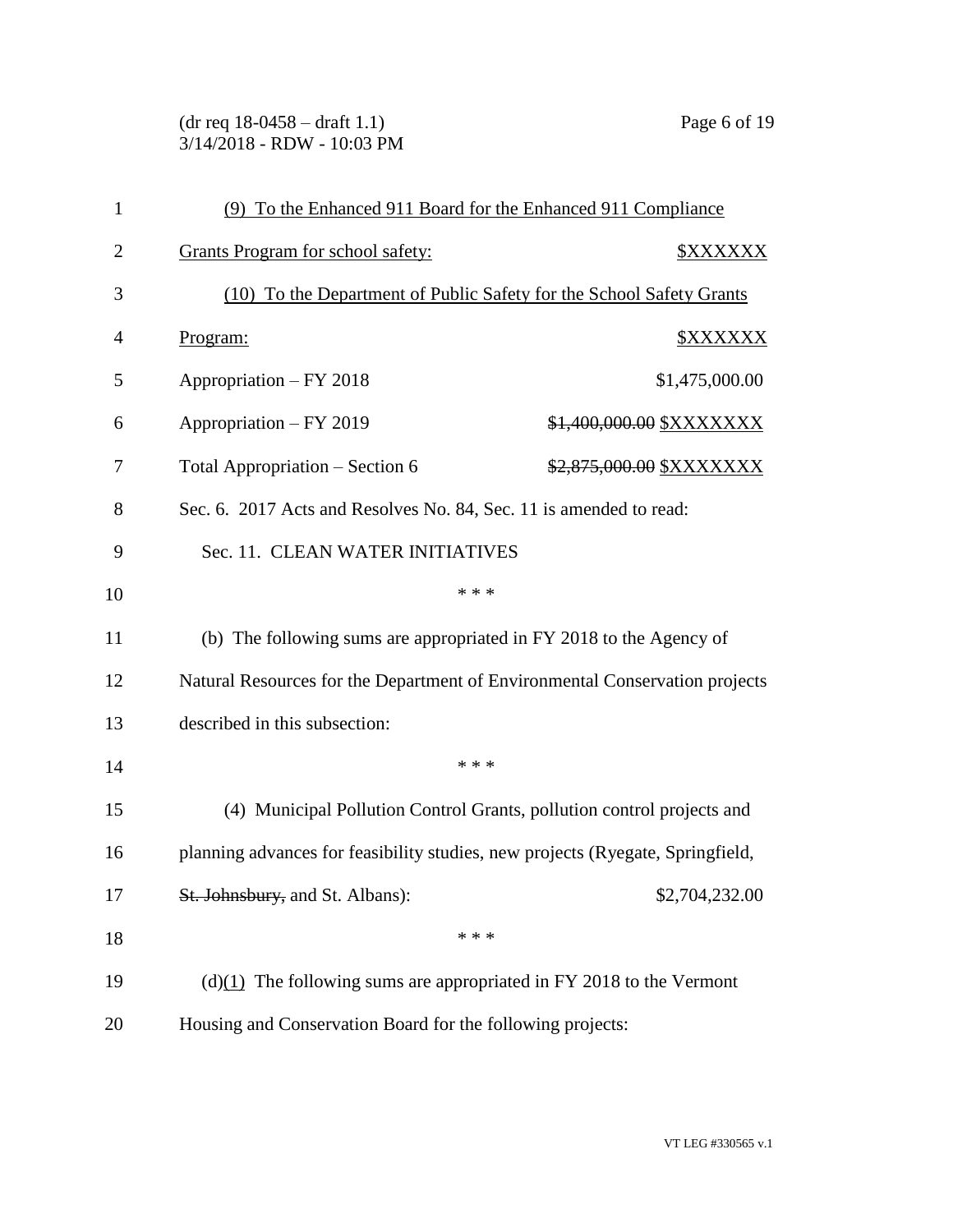# (dr req 18-0458 – draft 1.1) Page 7 of 19 3/14/2018 - RDW - 10:03 PM

| $\mathbf{1}$   | $\overline{(1)(A)}$ Statewide water quality improvement projects or other                 |                        |
|----------------|-------------------------------------------------------------------------------------------|------------------------|
| $\overline{2}$ | conservation projects:                                                                    | \$2,800,000.00         |
| 3              | $\left(\frac{2}{2}\right)$ Water quality farm improvement grants or fee purchase projects |                        |
| $\overline{4}$ | that enhance water quality impacts by leveraging additional funds:                        |                        |
| 5              |                                                                                           | \$1,000,000.00         |
| 6              | (2) A grant issued under subdivision $(1)(B)$ of this subsection:                         |                        |
| 7              | (A) shall not be considered a State grant under 6 V.S.A. chapter 215.                     |                        |
| 8              | subchapter 3 for purposes of calculating the maximum amount of a State water              |                        |
| 9              | quality assistance award under 6 V.S.A. § 4824 or 4826; and                               |                        |
| 10             | (B) may be used to satisfy the grant recipients cost share                                |                        |
| 11             | requirements.                                                                             |                        |
| 12             | (e) The sum of $$2,000,000.00$ $$XXXXXX$ is appropriated in FY 2019 to                    |                        |
| 13             | the Agency of Agriculture, Food and Markets for Best Management Practices                 |                        |
| 14             | and the Conservation Reserve Enhancement Program.                                         |                        |
| 15             | (f) The following sums are appropriated in FY 2019 to the Agency of                       |                        |
| 16             | Natural Resources for the Department of Environmental Conservation projects               |                        |
| 17             | described in this subsection:                                                             |                        |
| 18             | * * *                                                                                     |                        |
| 19             | (2) EcoSystem restoration and protection grants:                                          | \$5,000,000.00         |
| 20             | (A) Municipal Roads Grant-in-Aid:                                                         | \$XXXXXXX              |
| 21             | Multi-Sector Clean Water Block Grants:<br>(B)                                             | <b><i>\$XXXXXX</i></b> |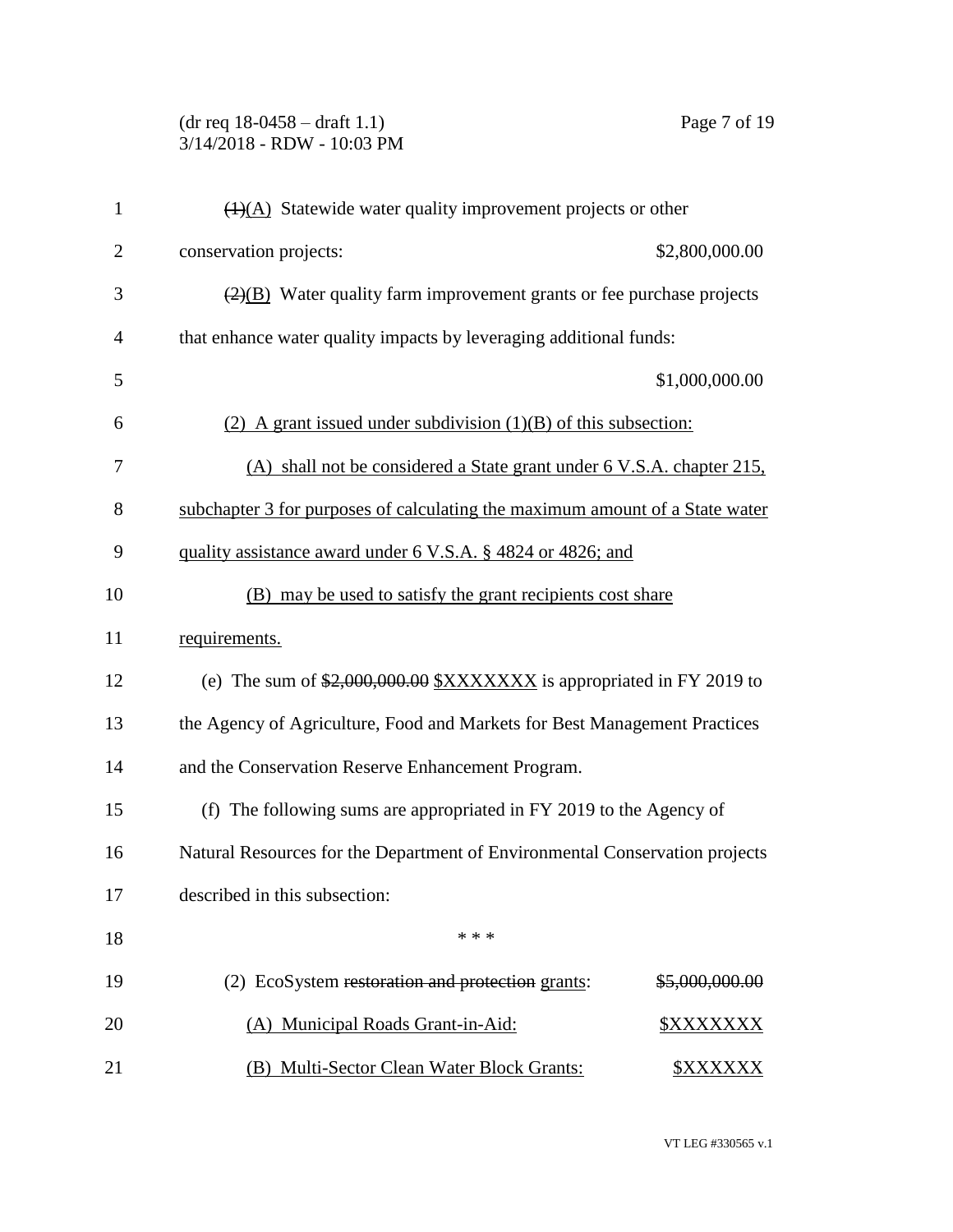## (dr req 18-0458 – draft 1.1) Page 8 of 19 3/14/2018 - RDW - 10:03 PM

| $\mathbf{1}$   | (C) Department of Forests, Parks and Recreation, skidder bridges:            |  |
|----------------|------------------------------------------------------------------------------|--|
| $\overline{2}$ | <b><i>SXXXXXX</i></b>                                                        |  |
| 3              | (D) Lake Carmi, grant, electrical pump for aeration system:                  |  |
| $\overline{4}$ | <u> \$XXXXXXX</u>                                                            |  |
| 5              | (3) Municipal Pollution Control Grants, new projects (Colchester,            |  |
| 6              | Rutland City, St. Albans, Middlebury, and St. Johnsbury):                    |  |
| 7              | \$1,407,268.00 \$XXXXXX                                                      |  |
| 8              | (4) Clean Water Act, implementation projects:<br>\$11,112,944.00             |  |
| 9              | $(g)(1)$ The sum of 2,750,000.00 is following sums are appropriated in       |  |
| 10             | FY 2019 to the Vermont Housing and Conservation Board for:                   |  |
| 11             | (A) statewide water quality improvement projects or other                    |  |
| 12             | conservation projects.:<br>\$2,750,000.00                                    |  |
| 13             | (B) Water quality farm improvement grants or fee purchase projects:          |  |
| 14             | <b><i><u>SXXXXXXX</u></i></b>                                                |  |
| 15             | $(2)$ A grant issued under subdivision $(1)(B)$ of this subsection:          |  |
| 16             | (A) shall not be considered a State grant under 6 V.S.A. chapter 215,        |  |
| 17             | subchapter 3 for purposes of calculating the maximum amount of a State water |  |
| 18             | quality assistance award under 6 V.S.A. § 4824 or 4826; and                  |  |
| 19             | (B) may be used to satisfy the grant recipients cost share                   |  |
| 20             | requirements.                                                                |  |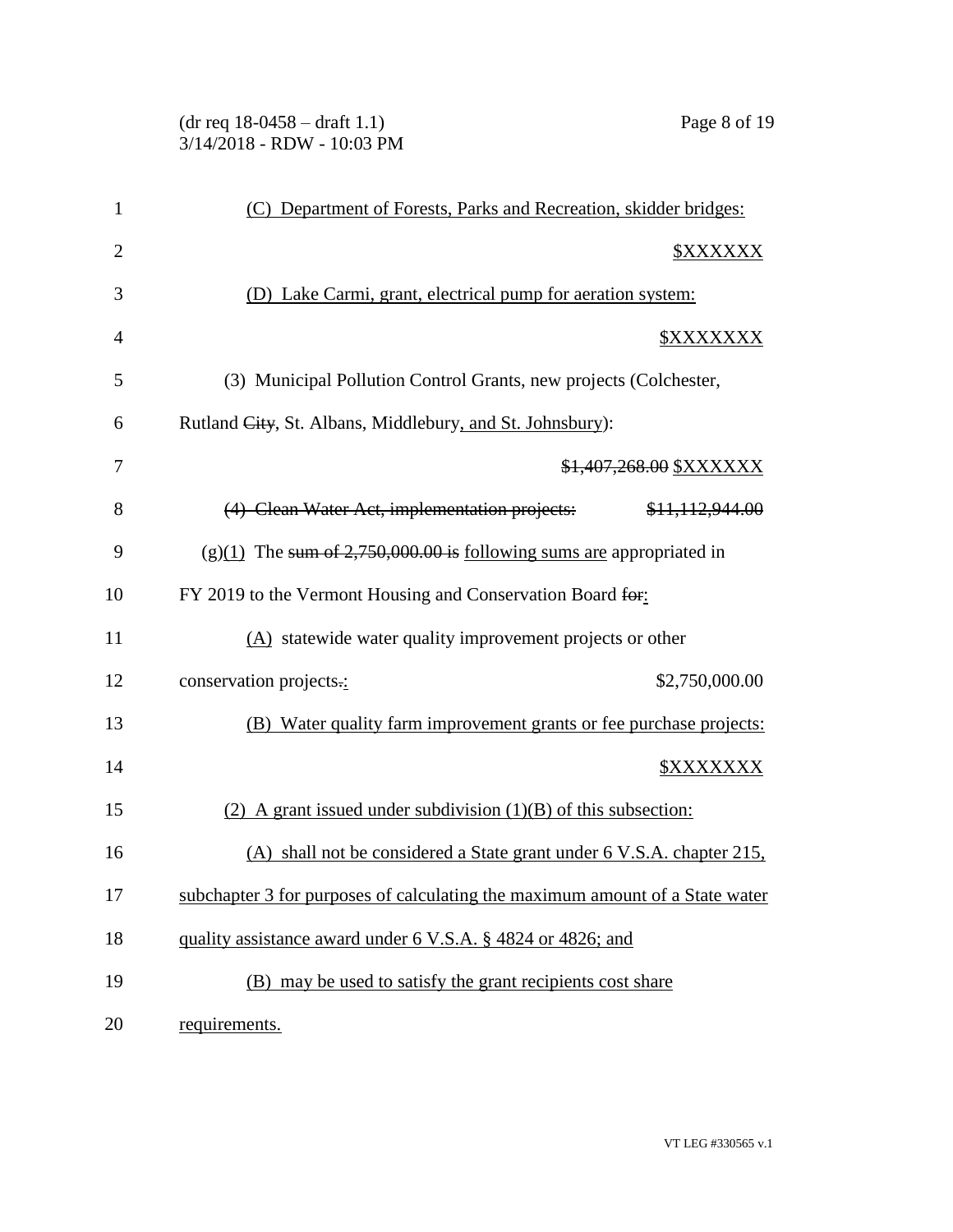## (dr req 18-0458 – draft 1.1) Page 9 of 19 3/14/2018 - RDW - 10:03 PM

| $\mathbf{1}$ | (h) It is the intent of the General Assembly that the Secretary of Natural       |                         |
|--------------|----------------------------------------------------------------------------------|-------------------------|
| $\mathbf{2}$ | Resources shall use the amount appropriated in subdivision subdivisions $(b)(4)$ |                         |
| 3            | and $(f)(6)$ of this section to fund new projects in Ryegate, Springfield, St.   |                         |
| 4            | Johnsbury, and St. Albans City, and in FY 2019 in Colchester, Rutland City,      |                         |
| 5            | Middlebury, St. Johnsbury, and St. Albans; provided, however, that if the        |                         |
| 6            | Secretary determines that one of these projects is not ready in FY 2018 or FY    |                         |
| 7            | 2019, or the amount appropriated exceeds the amount needed to fund these         |                         |
| 8            | projects, the funds may be used for an eligible new project as authorized by     |                         |
| 9            | 10 V.S.A. chapter 55 and 24 V.S.A. chapter 120.                                  |                         |
| 10           | * * *                                                                            |                         |
| 11           | (1) The sum of \$XXXX is appropriated in FY 2019 to the Agency of                |                         |
| 12           | <b>Transportation for the VTrans Municipal Mitigation Program.</b>               |                         |
| 13           | (m) The sum of \$XXXX is appropriated in FY 2019 to the Agency of                |                         |
| 14           | Commerce and Community Development for the Downtown Transportation               |                         |
| 15           | fund pilot project.                                                              |                         |
| 16           | Appropriation - FY 2018                                                          | \$21,936,616.00         |
| 17           | Appropriation - FY 2019                                                          | \$23,470,212.00         |
| 18           |                                                                                  | <b><i>\$XXXXXXX</i></b> |
| 19           | Total Appropriation – Section 11                                                 | \$45,406,828.00         |
| 20           |                                                                                  | <b><i>\$XXXXXXX</i></b> |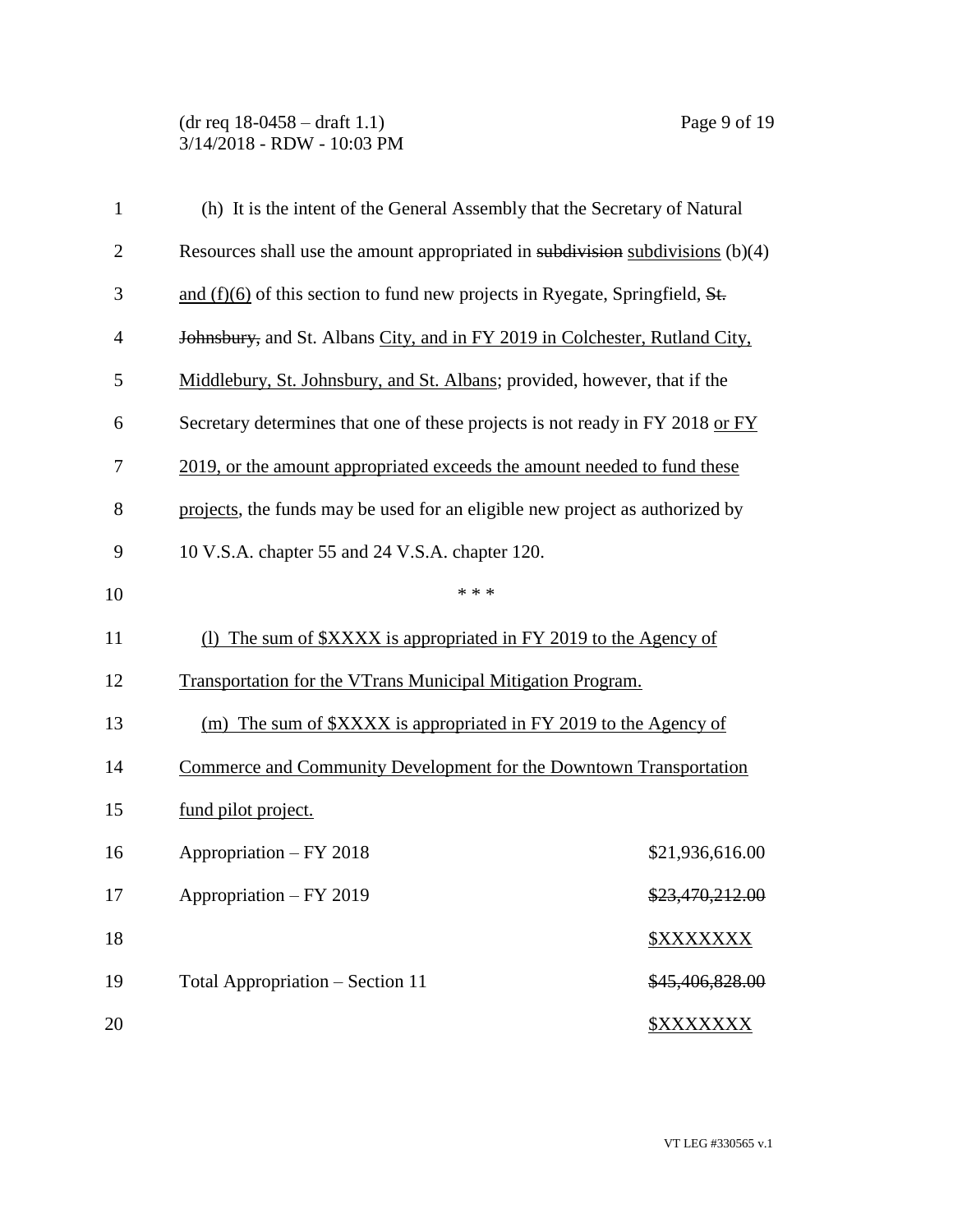(dr req 18-0458 – draft 1.1) Page 10 of 19 3/14/2018 - RDW - 10:03 PM Sec. 7. 2017 Acts and Resolves No. 84, Sec. 13 is amended to read: Sec. 13. PUBLIC SAFETY  $***$  (b) The sum of \$5,573,000.00 is following sums are appropriated in FY 2019 to the Department of Buildings and General Services for: (1) construction of the Williston Public Safety Field Station.: \$5,573,000.00 (2) East Cottage, Robert H. Wood Criminal Justice and Fire Training 9 Center, complete renovation and fit up:  $$XXXXX$  Appropriation – FY 2018 \$1,927,000.00 11 Appropriation – FY 2019 \$5,573,000.00 Total Appropriation – Section 13 \$7,500,000.00 Sec. 8. 2017 Acts and Resolves No. 84, Sec. 16 is amended to read: Sec. 16. VERMONT VETERANS' HOME (a) The sum of \$90,000.00 is appropriated in FY 2018 to the Vermont Veterans' Home for resident care furnishings. (b) The sum of \$300,000.00 is appropriated in FY 2018 to the Department of Buildings and General Services for the Vermont Veterans' Home for kitchen renovations and mold remediation. (c) The sum of \$50,000.00 is appropriated in FY 2019 to the Vermont Veterans' Home for resident care furnishings.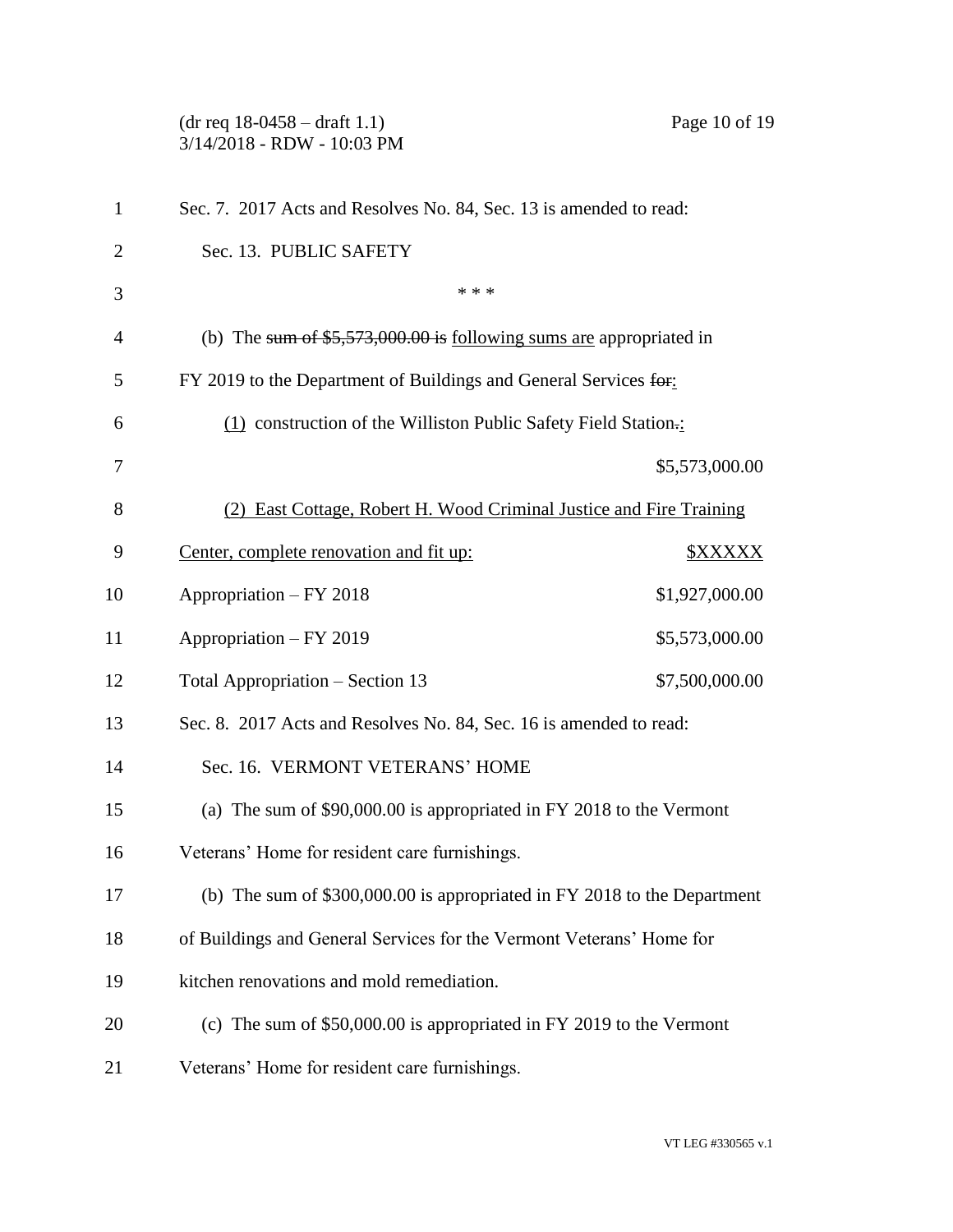### (dr req 18-0458 – draft 1.1) Page 11 of 19 3/14/2018 - RDW - 10:03 PM

| $\mathbf{1}$   | (d) It is the intent of the General Assembly that the amounts appropriated         |  |
|----------------|------------------------------------------------------------------------------------|--|
| $\overline{2}$ | in subsections (a) and (c) of this section shall be used to match federal funds to |  |
| 3              | purchase resident care furnishings for the Veterans' Home.                         |  |
| 4              | Appropriation - FY 2018<br>\$390,000.00                                            |  |
| 5              | Appropriation - FY 2019<br>\$50,000.00                                             |  |
| 6              | <u> Total Appropriation – Section 16</u><br>\$440,000.00                           |  |
| 7              | Sec. 9. 2017 Acts and Resolves No. 84, Sec. 16a is added to read:                  |  |
| 8              | Sec. 16a. DEPARTMENT OF LABOR                                                      |  |
| 9              | The sum of \$XXXXXXX is appropriated in FY 2019 to the Department of               |  |
| 10             | Labor to fund the Adult Career and Technical Education Equipment Grant             |  |
| 11             | Program to provide tools, equipment, and technology upgrades and to support        |  |
| 12             | expansion of adult tech centers.                                                   |  |
| 13             | Sec. 10. 2017 Acts and Resolves No. 84, Sec. 16b is added to read:                 |  |
| 14             | Sec. 16b. SERGEANT AT ARMS                                                         |  |
| 15             | The sum of \$XXXXXXX is appropriated in FY 2019 to the Sergeant at                 |  |
| 16             | Arms for an assessment of the sound system in the State House and 1 Baldwin        |  |

17 Street pursuant to 2V.S.A.  $\S$  62(a)(8).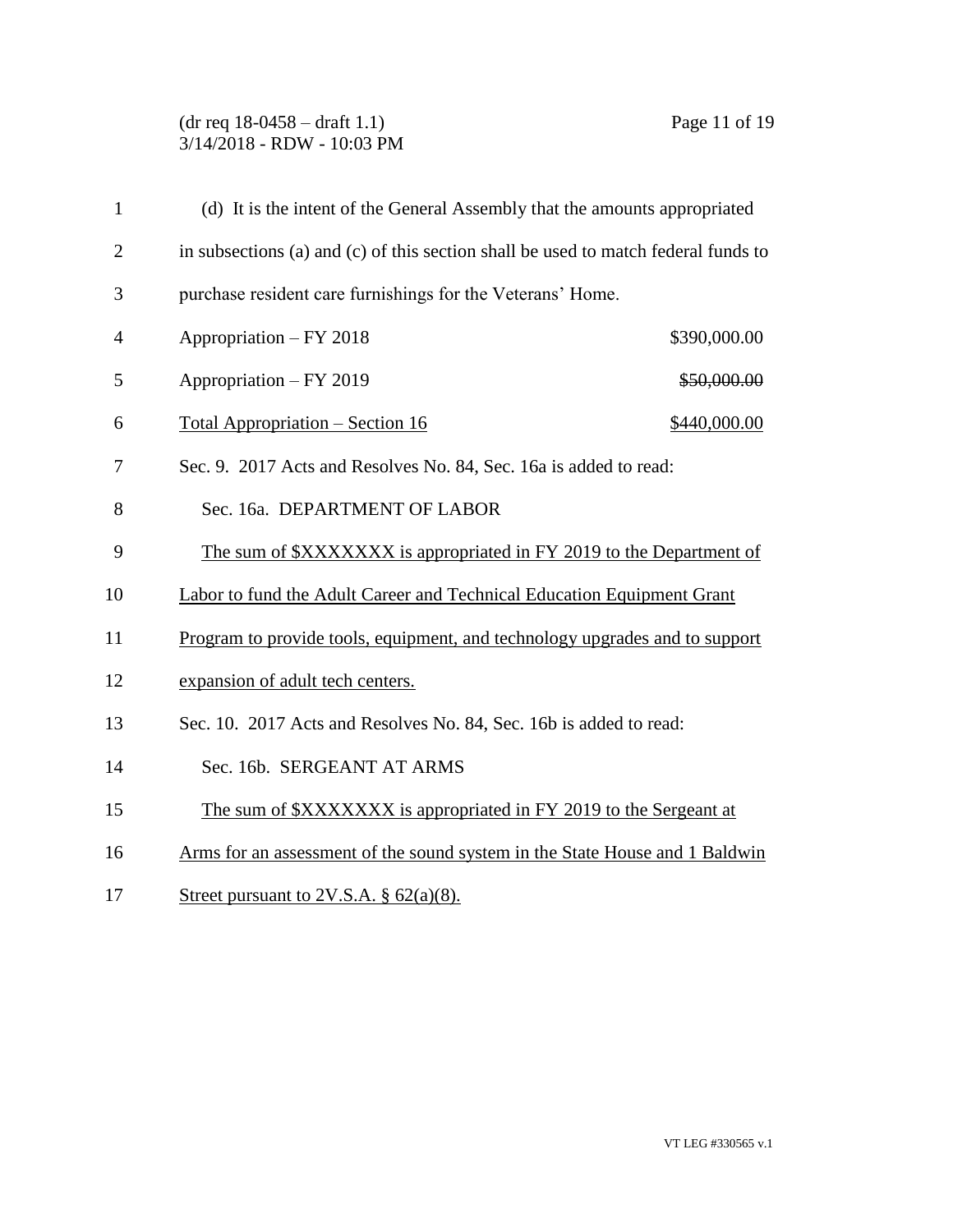## (dr req 18-0458 – draft 1.1) Page 12 of 19 3/14/2018 - RDW - 10:03 PM

| $\mathbf{1}$   | Sec. 11. 2017 Acts and Resolves No. 84, Sec. 18 is amended to read:           |
|----------------|-------------------------------------------------------------------------------|
| $\overline{2}$ | Sec. 18. REALLOCATION OF FUNDS; TRANSFER OF FUNDS                             |
| 3              | (a) The following sums are reallocated to the Department of Buildings         |
| $\overline{4}$ | and General Services from prior capital appropriations to defray expenditures |
| 5              | authorized in Sec. 2 of this act:                                             |
| 6              | * * *                                                                         |
| 7              | (22) of the amount appropriated in 2011 Acts and Resolves No. 40,             |
| 8              | Sec. 5(a) (County courthouses, ADA compliance, repairs and upgrades):         |
| 9              | \$2,079.09                                                                    |
| 10             | (23) of the amount appropriated in 2011 Acts and Resolves No. 40,             |
| 11             | Sec. 5(b) (County courthouses, ADA compliance, repairs and upgrades):         |
| 12             | \$2,079.09                                                                    |
| 13             | (24) of the amount appropriated in 2013 Acts and Resolves No. 51,             |
| 14             | Sec. 4(b)(1) (UVM Health Lab, colocation):<br>\$383.90                        |
| 15             | (25) of the amount appropriated in 2013 Acts and Resolves No. 51,             |
| 16             | Sec. 5(b) (Lamoille County Courthouse, planning):<br>\$540.00                 |
| 17             | (26) of the amount appropriated in 2015 Acts and Resolves No. 26,             |
| 18             | Sec. 2(b) (Woodside Juvenile Rehabilitation Center, project design and        |
| 19             | planning):                                                                    |
| 20             | \$52,003.54                                                                   |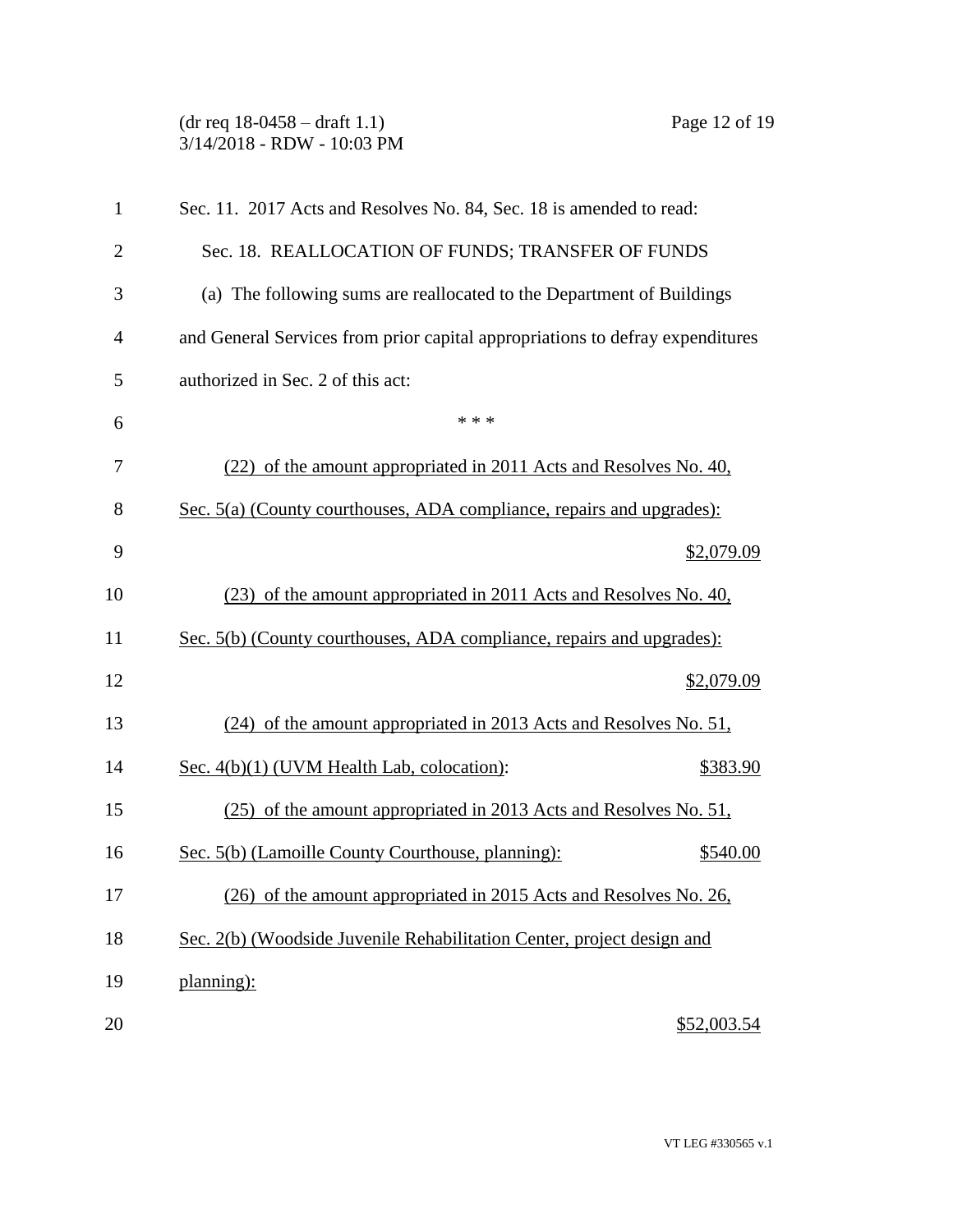(dr req 18-0458 – draft 1.1) Page 13 of 19 3/14/2018 - RDW - 10:03 PM

| $\mathbf{1}$   | (27) of the amount appropriated in 2015 Acts and Resolves No. 26,                 |  |
|----------------|-----------------------------------------------------------------------------------|--|
| $\overline{2}$ | Sec. 5 (Judiciary, ADA compliance, county courthouses):<br>\$157,394.00           |  |
| 3              | (28) of the amount appropriated in 2015 Acts and Resolves No. 26,                 |  |
| $\overline{4}$ | Sec. 13(b) (Robert H. Wood Vermont Fire Academy, burn building):                  |  |
| 5              | \$12,946.82                                                                       |  |
| 6              | (29) of the amount appropriated in 2016 Acts and Resolves No. 160,                |  |
| 7              | Sec. 8 (Lyndon State College):<br>\$48,634.00                                     |  |
| 8              | (30) of the amount appropriated in 2016 Acts and Resolves No. 160,                |  |
| 9              | Sec. 11 (Public safety, Waterbury State Office Complex, blood analysis            |  |
| 10             | laboratory, renovations):<br>\$252,085.35                                         |  |
| 11             | (31) of the amount appropriated in 2017 Acts and Resolves No. 84,                 |  |
| 12             | Sec. 2 (Department of Libraries, centralized facility renovation): \$447,739.00   |  |
| 13             | * * *                                                                             |  |
| 14             | (e) The following unexpended funds appropriated to the Agency of                  |  |
| 15             | Commerce and Community Development for capital construction projects are          |  |
| 16             | reallocated to defray expenditures authorized in Sec. 5(d) of this act, placement |  |
| 17             | and replacement of historic site markers:                                         |  |
| 18             | (1) of the amount appropriated in 2013 Acts and Resolves No. 51,                  |  |
| 19             | Sec. $6(a)(2)$ (Bennington monument, structural repairs and ADA compliance):      |  |
| 20             | \$1,224.51                                                                        |  |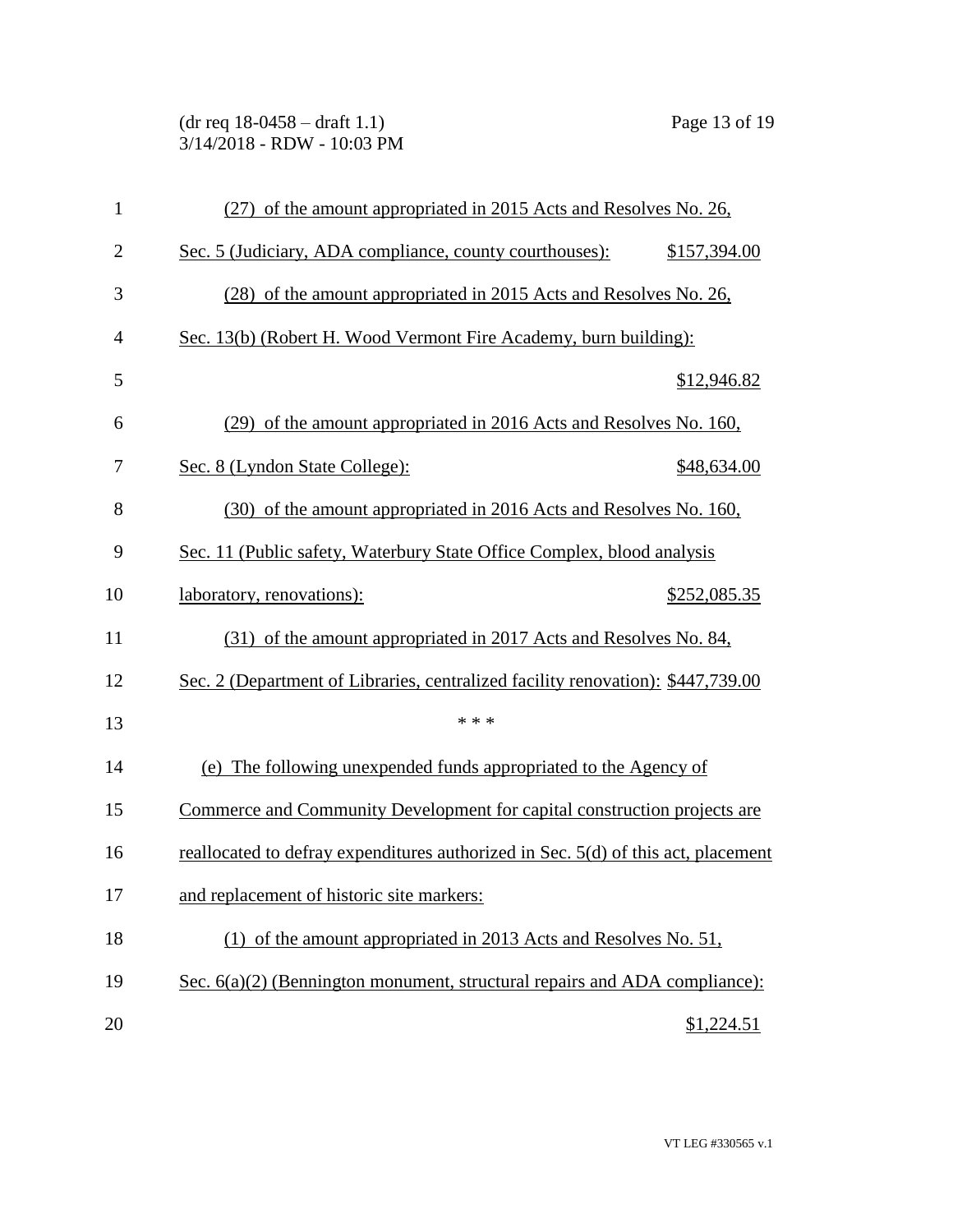(dr req 18-0458 – draft 1.1) Page 14 of 19 3/14/2018 - RDW - 10:03 PM

| $\mathbf{1}$   | (2) of the amount appropriated in 2015 Acts and Resolves No. 26,                 |                 |
|----------------|----------------------------------------------------------------------------------|-----------------|
| $\overline{2}$ | Sec. 6(b) (Bennington monument, elevator, roof repairs):                         | \$1,997.73      |
| 3              | (3) of the amount appropriated in 2015 Acts and Resolves No. 26,                 |                 |
| $\overline{4}$ | Sec. 6(c) (Bennington monument, elevator, roof repairs):                         | \$6,469.60      |
| 5              | <b>Total Reallocations and Transfers - Section 18</b>                            | \$14,822,286.78 |
| 6              | Sec. 12. 2017 Acts and Resolves No. 84, Sec. 19 is amended to read:              |                 |
| 7              | Sec. 19. GENERAL OBLIGATION BONDS AND APPROPRIATIONS                             |                 |
| 8              | (a) The State Treasurer is authorized to issue general obligation bonds in       |                 |
| 9              | the amount of $$132,460,000.00$ for the purpose of funding the appropriations    |                 |
| 10             | of this act. The State Treasurer, with the approval of the Governor, shall       |                 |
| 11             | determine the appropriate form and maturity of the bonds authorized by this      |                 |
| 12             | section consistent with the underlying nature of the appropriation to be funded. |                 |
| 13             | The State Treasurer shall allocate the estimated cost of bond issuance or        |                 |
| 14             | issuances to the entities to which funds are appropriated pursuant to this       |                 |
| 15             | section and for which bonding is required as the source of funds, pursuant to    |                 |
| 16             | 32 V.S.A. § 954.                                                                 |                 |
| 17             | (b) The State Treasurer is authorized to issue additional general obligation     |                 |
| 18             | bonds in the amount of \$10,936,610.00 that were previously authorized but       |                 |
| 19             | unissued under this act for the purpose of funding the appropriations of this    |                 |
| 20             | <u>act.</u>                                                                      |                 |
| 21             | Total Revenues - Section 19<br>\$132,460,000.00 \$XXXXXXX                        |                 |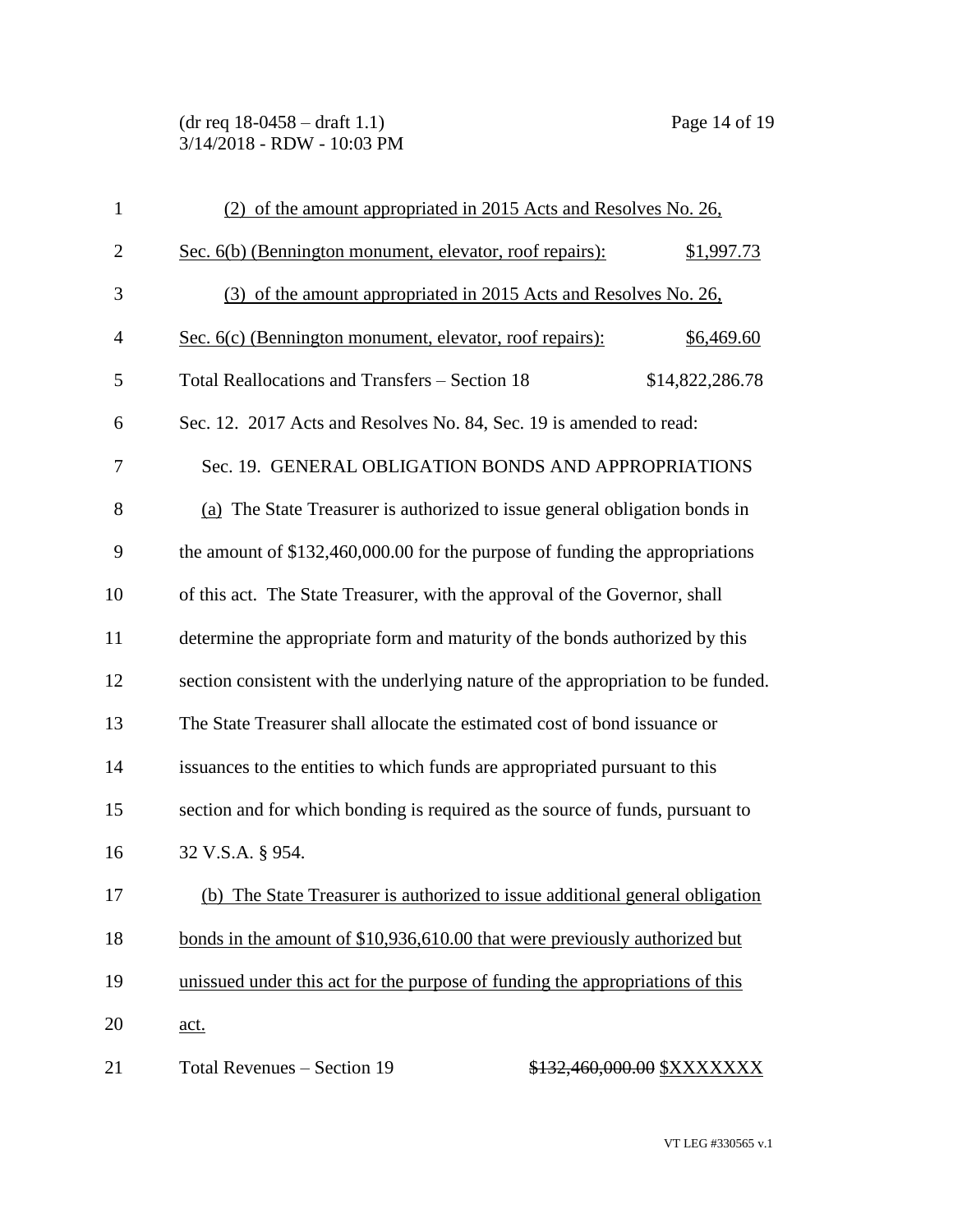(dr req 18-0458 – draft 1.1) Page 15 of 19 3/14/2018 - RDW - 10:03 PM

| $\mathbf{1}$   | Sec. 13. 2017 Acts and Resolves No. 84, Sec. 20 is amended to read:                |
|----------------|------------------------------------------------------------------------------------|
| $\overline{2}$ | Sec. 20. PROPERTY TRANSACTIONS; MISCELLANEOUS                                      |
| 3              | * * *                                                                              |
| $\overline{4}$ | (c) The Commissioner of Buildings and General Services is authorized to            |
| 5              | sell the John J. Zampieri State Office Building located at 108 Cherry Street in    |
| 6              | Burlington pursuant to the requirements of 29 V.S.A. § 166. The proceeds           |
| 7              | from the sale shall be appropriated to future capital construction projects.       |
| 8              | (d) The Commissioner of Buildings and General Services is authorized to            |
| 9              | sell the buildings and adjacent land located at 1987 Rockingham Road in            |
| 10             | Rockingham (Troop Headquarters and Garage) pursuant to the requirements of         |
| 11             | <u>29 V.S.A. § 166(b).</u>                                                         |
| 12             | Sec. 14. 2012 Acts and Resolves, No. 104, Sec. 14, amending 2011 Acts and          |
| 13             | Resolves, No. 40, Sec. 26 is amended to read:                                      |
| 14             | Sec. 14. Sec. 26 of No. 40 of the Acts of 2011 is amended to read:                 |
| 15             | Sec. 26. PROPERTY TRANSACTIONS; MISCELLANEOUS                                      |
| 16             | The commissioner of buildings and general services may sell the Asa                |
| 17             | Bloomer State Office Building and the Rutland Multi-Modal Transit Center in        |
| 18             | accordance with the requirements of 29 V.S.A. § 166(d) and following               |
| 19             | negotiations with the City of Rutland. If negotiations with the city result in the |
| 20             | eity's management of the Transit Center, the commissioner may use \$81,000 in      |
| 21             | unexpended capital funds previously appropriated to the department for other       |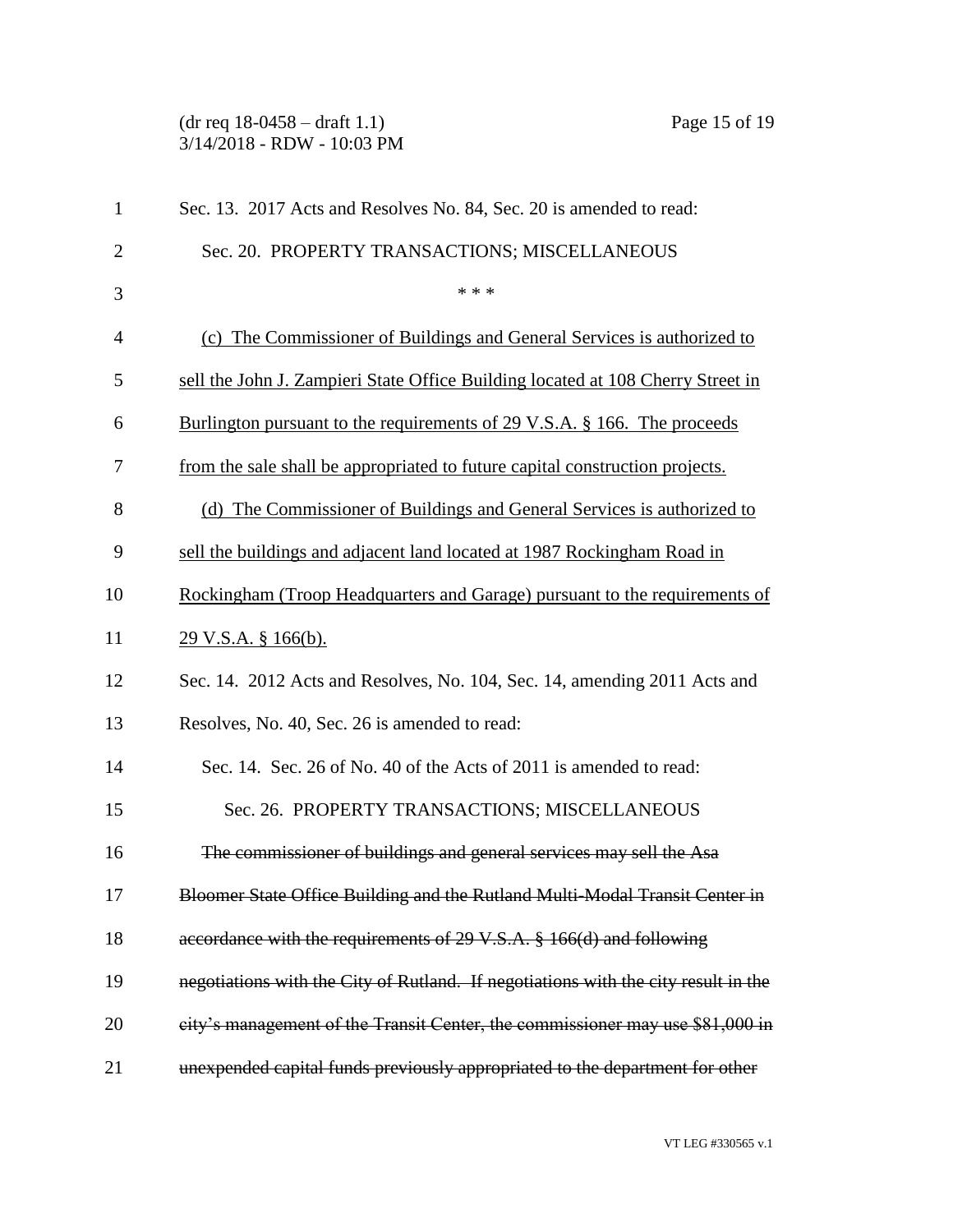(dr req 18-0458 – draft 1.1) Page 16 of 19 3/14/2018 - RDW - 10:03 PM

| $\mathbf{1}$   | purposes to purchase a flexible parking machine for the Transit Center. It is |
|----------------|-------------------------------------------------------------------------------|
| $\overline{2}$ | the intent of the general assembly that state offices remain downtown.        |
| 3              | [Repealed.]                                                                   |
| 4              | Sec. 15. 2017 Acts and Resolves No. 84, Secs. 33a and 33b are added to read:  |
| 5              | *** Labor ***                                                                 |
| 6              | Sec. 33a. ADULT CAREER AND TECHNICAL EDUCATION                                |
| 7              | EQUIPMENT GRANT PROGRAM; PILOT                                                |
| 8              | (a) The General Assembly hereby establishes a pilot program to authorize      |
| 9              | the Department of Labor, for a time-limited period, to administer the Adult   |
| 10             | Career and Technical Education Equipment Grant program to support the         |
| 11             | purchase of equipment necessary for the delivery of occupational training for |
| 12             | students enrolled in a postsecondary course offered by one of Vermont's       |
| 13             | Career and Technical Education Centers.                                       |
| 14             | (b) The grants shall [be awarded annually?] to support the delivery of        |
| 15             | training programs that:                                                       |
| 16             | (1) meet current occupational demand;                                         |
| 17             | (2) align with a career pathway or set of stackable credentials involving     |
| 18             | a college or university accredited in Vermont;                                |
| 19             | (3) will be delivered in multiple regions of the State;                       |
| 20             | (4) are supported with a business or industry partnership; and                |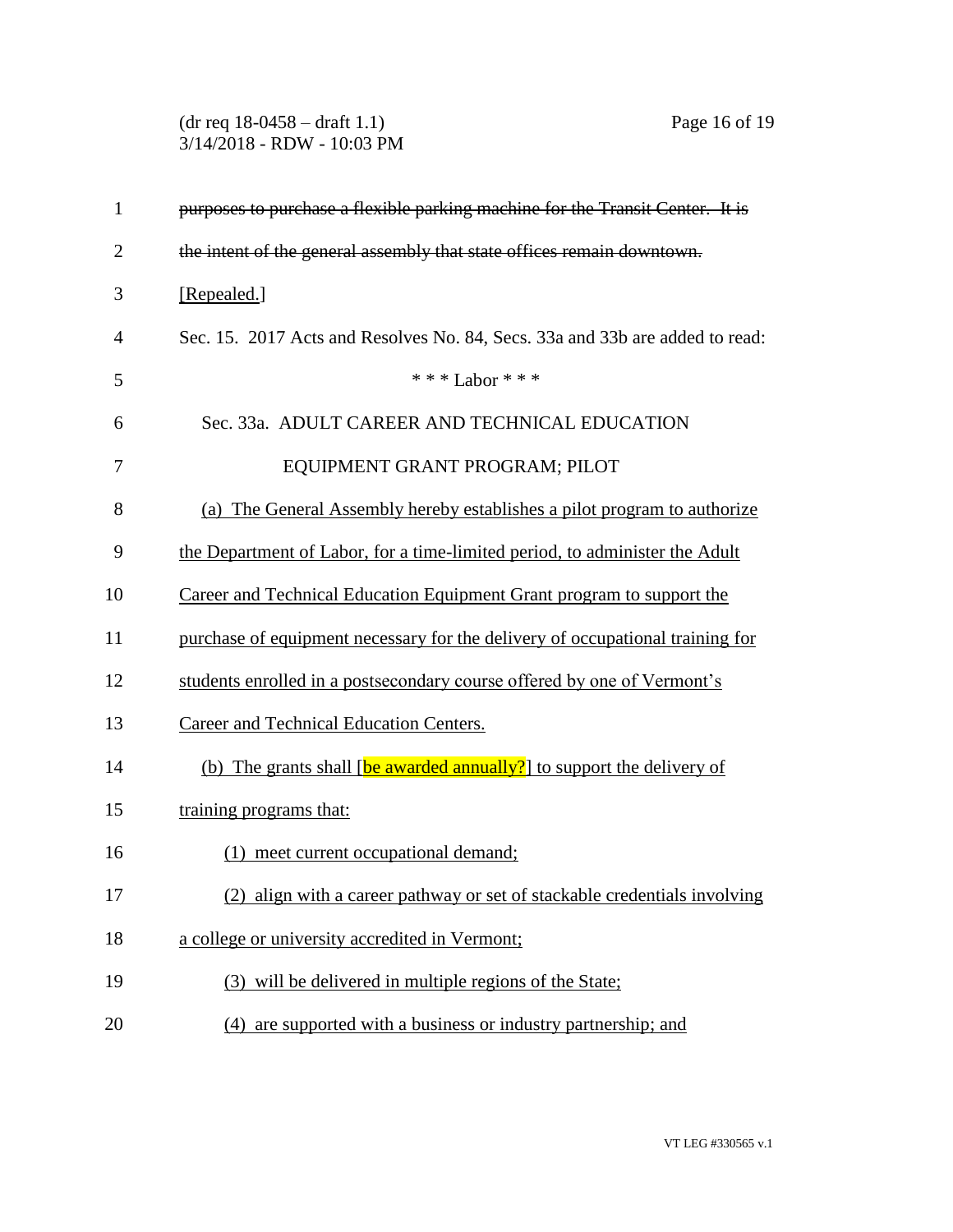# (dr req 18-0458 – draft 1.1) Page 17 of 19 3/14/2018 - RDW - 10:03 PM

| $\mathbf{1}$   | (5) are endorsed by the Adult Career and Technical Education                     |
|----------------|----------------------------------------------------------------------------------|
| $\overline{2}$ | Association.                                                                     |
| 3              | (c) Funds awarded under this program shall be used to purchase non-              |
| $\overline{4}$ | disposable equipment and other related capital expenses that support the         |
| 5              | delivery of training programs described in subsection (b) of this section. Funds |
| 6              | shall not be used to support curriculum development, instruction, or program     |
| 7              | administration.                                                                  |
| 8              | (e) On or before July 15, 2018, the Department shall develop and publish a       |
| 9              | simplified grant application that meets the criteria described in subsection (b) |
| 10             | of this section, and shall also include detail from eligible applicants on how   |
| 11             | insurance, liability, and potential transportation of equipment will be managed. |
| 12             | The Department shall consult with the Agency of Education in reviewing           |
| 13             | applications and selecting grantees.                                             |
| 14             | (f) Grantees shall have ownership over any share of equipment purchased          |
| 15             | with use of these funds.                                                         |
| 16             | (g) On or before January 15, 2019, the Department of Labor shall submit a        |
| 17             | report to the House Committee on Corrections and Institutions and the Senate     |
| 18             | Committee on Institutions that details how the funds were used, expected         |
| 19             | outcomes, and any other relevant information that would inform future            |
| 20             | decisions about use of this program.                                             |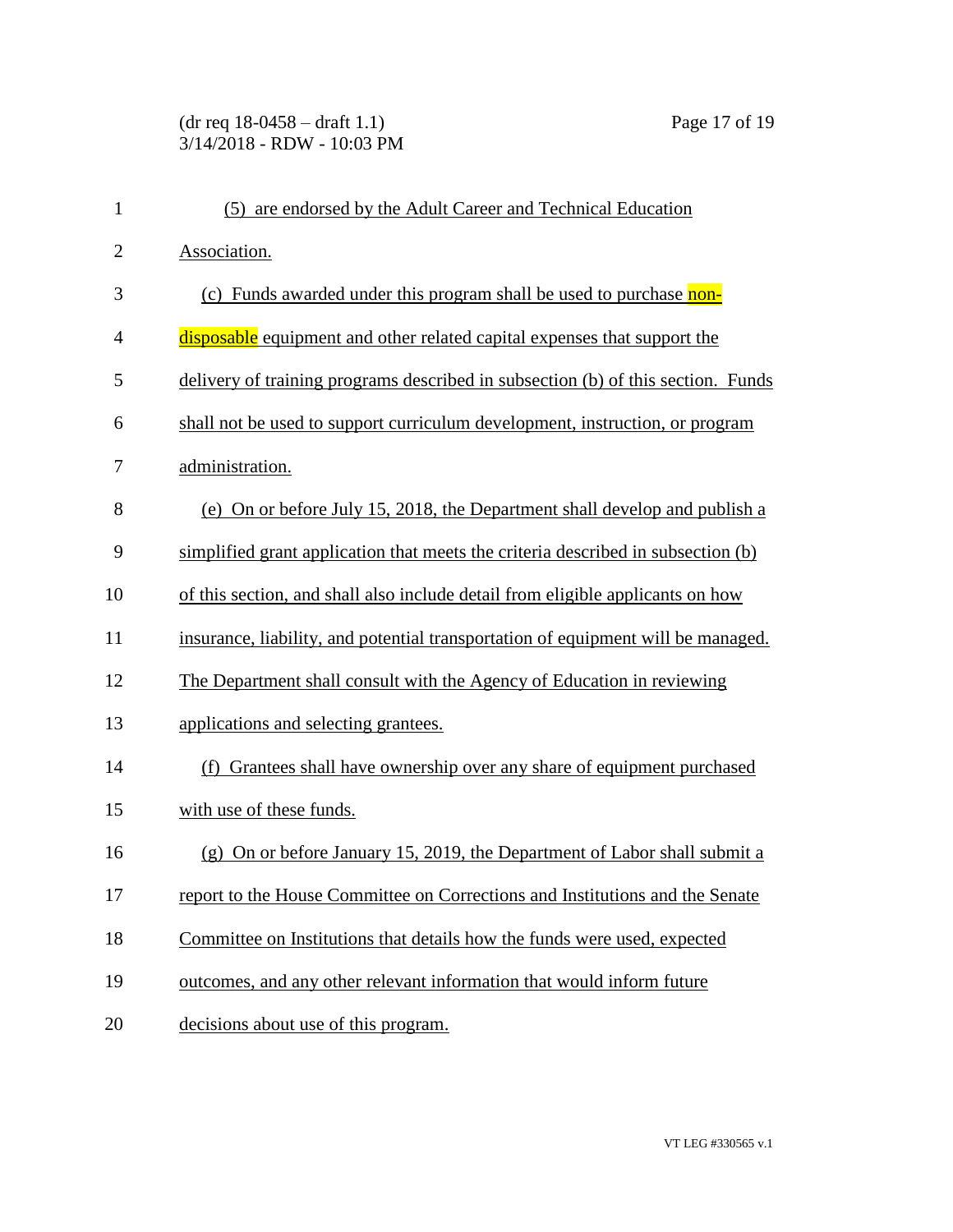| $\mathbf{1}$   | *** Sunset of Adult Career and Technical Education                             |
|----------------|--------------------------------------------------------------------------------|
| $\overline{2}$ | Equipment Grant Program * * *                                                  |
| 3              | Sec. 33b. REPEAL OF ADULT CAREER AND TECHNICAL                                 |
| $\overline{4}$ | EDUCATION EQUIPMENT GRANT PROGRAM                                              |
| 5              | The Adult Career and Technical Education Equipment Grant Program               |
| 6              | established in Sec. 33a of this act shall be repealed on <b>XXXX</b> .         |
| 7              | Sec. 16. 2017 Acts and Resolves No. 84, Sec. 36a is added to read:             |
| 8              | Sec. 36a. 24 V.S.A. § 5610 is added to read:                                   |
| 9              | § 5610. SCHOOL SAFETY GRANTS PROGRAM                                           |
| 10             | (a) Grant guidelines. The following guidelines shall apply to capital grants   |
| 11             | for school safety measures:                                                    |
| 12             | (1) Grants shall be awarded competitively to schools for capital               |
| 13             | expenses only to implement safety measures. Grants shall only be awarded       |
| 14             | after a security assessment has been completed by the Agency of Education.     |
| 15             | (2) The Program is authorized to award one-to-one matching grants of           |
| 16             | up to \$25,000.00 per project. The required match shall be met through dollars |
| 17             | raised and not in-kind services. It is the intent of the General Assembly that |
| 18             | grants shall be used to supplement any available federal funds.                |
| 19             | (b) Administration. The Department of Public Safety, in coordination with      |
| 20             | the Agency of Education, shall administer and coordinate grants made pursuant  |
| 21             | to this section.                                                               |